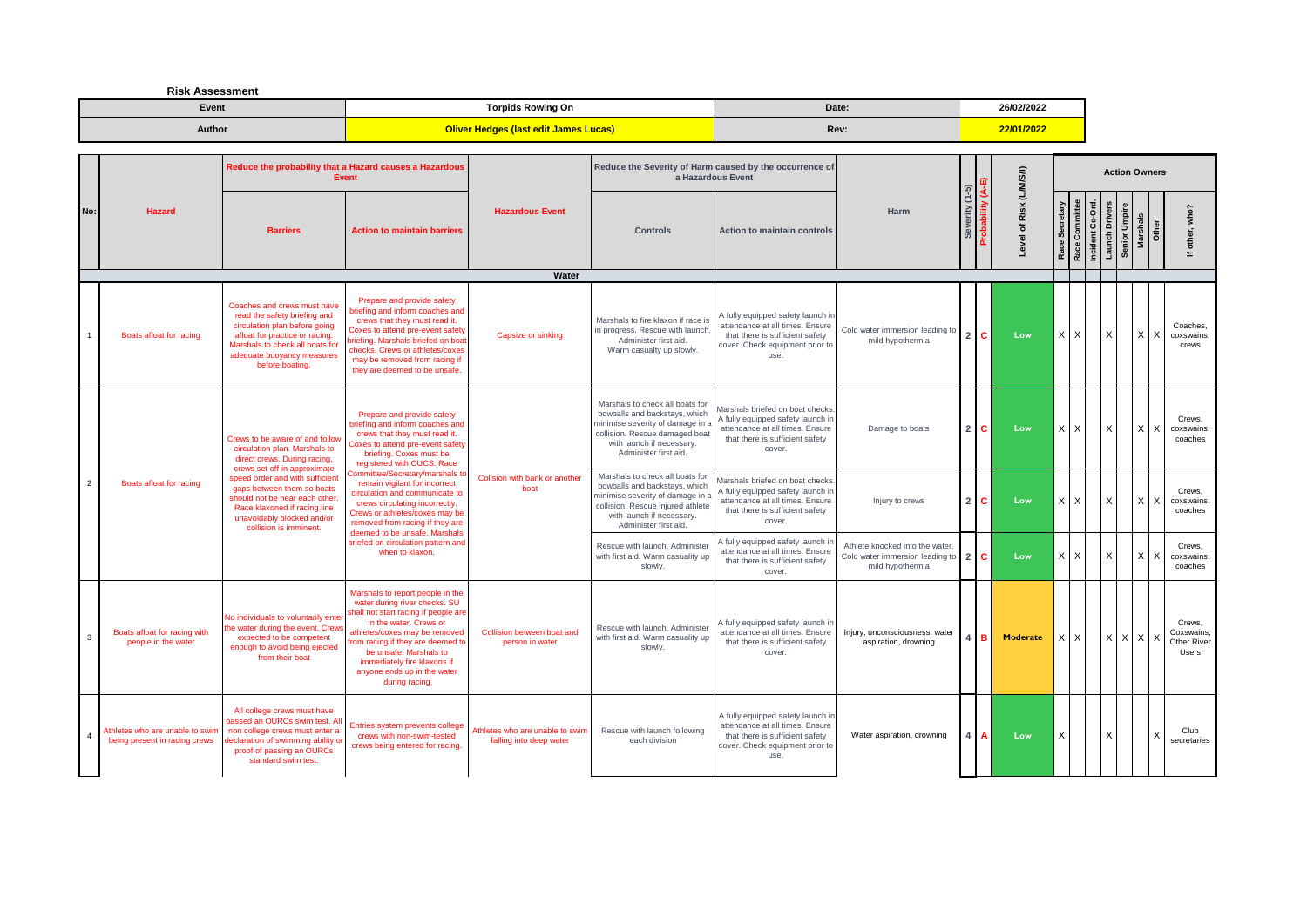| 5  | Poor rowing technique                          | Athletes expected to be<br>sufficiently competent                                                                                                                                                       | Athletes may be removed from<br>racing if they are deemed to be<br>dangerous                                                                                                                                       | Ejector crab                                                       | Marshals to klaxon race<br>immediately if someone enters<br>the water. Rescue with launch,<br>administer first aid, warm up<br>slowly                                    | A fully equipped safety launch in<br>attendance for every division and<br>at hand during warm up. Check<br>there is sufficient safety cover.                                                                                        | Cold water immersion leading to<br>mild hypothermia                       |                | $2$ B        | Low | $X$ $X$ |              | X        |   | $\times$                  | Crews                    |
|----|------------------------------------------------|---------------------------------------------------------------------------------------------------------------------------------------------------------------------------------------------------------|--------------------------------------------------------------------------------------------------------------------------------------------------------------------------------------------------------------------|--------------------------------------------------------------------|--------------------------------------------------------------------------------------------------------------------------------------------------------------------------|-------------------------------------------------------------------------------------------------------------------------------------------------------------------------------------------------------------------------------------|---------------------------------------------------------------------------|----------------|--------------|-----|---------|--------------|----------|---|---------------------------|--------------------------|
| 6  | Debris in the river                            | Move any small object in the river<br>that can cause an obstruction,<br>using the launches if necessary<br>Protect the crews from larger,<br>immovable, objects or suspend<br>racing while it is moved. | Inspect course before start of<br>racing. Race officials and<br>marshals to remain vigilant for<br>new objects entering                                                                                            | Collision wth objects,<br>Capsize                                  | Rescue with launch If necessary<br>Use launch to escort damaged<br>boats to closest landing stage.                                                                       | A fully equipped safety launch in<br>attendance at all times.<br>Ensure that there is sufficient<br>safety cover.<br>Check equipment prior to use.                                                                                  | Damage to boats, cold water<br>immersion leading to mild<br>hypothermia   | $\overline{2}$ | в            | Low | XX      |              | Χ        |   | X                         |                          |
|    | Launches afloat                                | All launch drivers operating<br>during the hours of racing are to<br>be RYA2 trained                                                                                                                    | Refresher training available if<br>required                                                                                                                                                                        | Capsize of launch                                                  | All people on board launches<br>must wear lifejackets. Second<br>launch available to assist.<br>Rescue with launch, Administer<br>first aid. Warm casualty up<br>slowly. |                                                                                                                                                                                                                                     | Cold water immersion leading to<br>mild hypothermia                       | 2 <sup>1</sup> | B            | Low |         | X            | X        |   |                           |                          |
| 8  | Launches afloat                                | All launch drivers operating<br>during the hours of racing are to                                                                                                                                       | Refresher training available if                                                                                                                                                                                    | <b>Collision involving launch</b>                                  | Second launch available to assist<br>and tow damaged launch.                                                                                                             |                                                                                                                                                                                                                                     | Damage to launch                                                          | 2 <sup>1</sup> | $\mathbf{C}$ | Low |         | X            | X        |   |                           |                          |
|    |                                                | be RYA2 trained                                                                                                                                                                                         | required                                                                                                                                                                                                           |                                                                    | Second launch available to<br>assist. Rescue with launch.<br>Administer first aid.                                                                                       |                                                                                                                                                                                                                                     | Injury to launch crew                                                     | 2 <sup>1</sup> | в            | Low |         | X            | Х        |   |                           |                          |
| 9  | Launches afloat                                | All drivers or passangers to be<br>seated or holding on to<br>something.                                                                                                                                | Passangers to be instructed on<br>how to stay safe whilst on a<br>launch.                                                                                                                                          | Falling out of launch                                              | Lifejackets worn by everyone, ki<br>cord worn by the driver at all<br>times. Rescue with launch.<br>Administer first aid. Warm<br>casualty up slowly.                    | A reminder of life jackets and<br>killcords to be given to all launch<br>drivers. A fully equipped safety<br>launch in attendance at all times<br>Ensure that there is sufficient<br>safety cover. Check equipment<br>prior to use. | Cold water immersion leading to<br>mild hypothermia                       | 2 <sup>1</sup> | C.           | Low |         | X            | Χ        |   | $\times$                  | All launch<br>passengers |
| 10 | Launches afloat                                | times                                                                                                                                                                                                   | Kill cord worn by the driver at all A reminder of kill cords given to<br>all launch drivers                                                                                                                        | Uncontrolled driverless launch                                     | Second launch available to<br>recover and tow first launch                                                                                                               | A second launch is available at<br>all times                                                                                                                                                                                        | Uncontrolled launch collides with<br>boats/obstacles                      | $\mathbf{3}$   | $\mathbf{B}$ | Low |         | $\mathsf{x}$ | $\times$ |   |                           |                          |
| 11 | Spare launch afloat outside of<br>racing hours | All spare launch drivers operatin<br>outside the hours of racing to<br>have been instructed in required<br>competencies for the role.                                                                   | Refresher training available if<br>required                                                                                                                                                                        | Capsize of launch or collision<br>involving launch                 | All people on board launches<br>must wear lifejackets. Second<br>launch available to assist.<br>Rescue with launch. Administer<br>first aid. Warm casualty up<br>slowly. |                                                                                                                                                                                                                                     | Cold water immersion leading to<br>mild hypothermia. Damage to<br>launch. | 2 <sub>1</sub> | C.           | Low |         | X            | X        |   |                           |                          |
| 12 | Debris in river                                | Crew to clear river of debris as<br>appropriate.                                                                                                                                                        | Marshals and all launch users to<br>be vigilant for debris in river                                                                                                                                                | Failure of engine due to fouling<br>of propeller. Stranded launch. | Self-rescue of launch using<br>paddle. Rescue with another<br>launch. Remove debris from<br>propeller.                                                                   | Launch to carry British Rowing<br>recommended safety equipment,<br>ncluding a knife and paddle. Two<br>launches in operation.                                                                                                       | Damage to launch                                                          |                | $2$ B        | Low |         |              | X        |   | $\boldsymbol{\mathsf{x}}$ | All launch<br>passengers |
|    |                                                |                                                                                                                                                                                                         |                                                                                                                                                                                                                    | Weather                                                            |                                                                                                                                                                          |                                                                                                                                                                                                                                     |                                                                           |                |              |     |         |              |          |   |                           |                          |
|    | Possibility of electrical storm                | All crews to leave the water<br>immediately, instructions from<br>Race Secretary or Senior Umpire<br>using radios carried by launch<br>drivers.                                                         | "30-30 Rule" to be used as<br>advised by BR. Senior Umpire<br>ssues instructions to everyone at<br>river by radios. Coxes briefed on<br>what to do in the event of an<br>electrical storm at pre-event<br>briefing | Rower or official struck by<br>lightning                           | Provisions for first aid, medical<br>treatment, and casualty<br>evacuation to hospital. AEDs<br>mounted on University BH, and<br>upstream side of Balliol BH.            | Medical personel to be<br>competent and properly equiped.                                                                                                                                                                           | Electrical burns, shock                                                   |                | $3$ $B$      | Low | X       |              |          | X |                           |                          |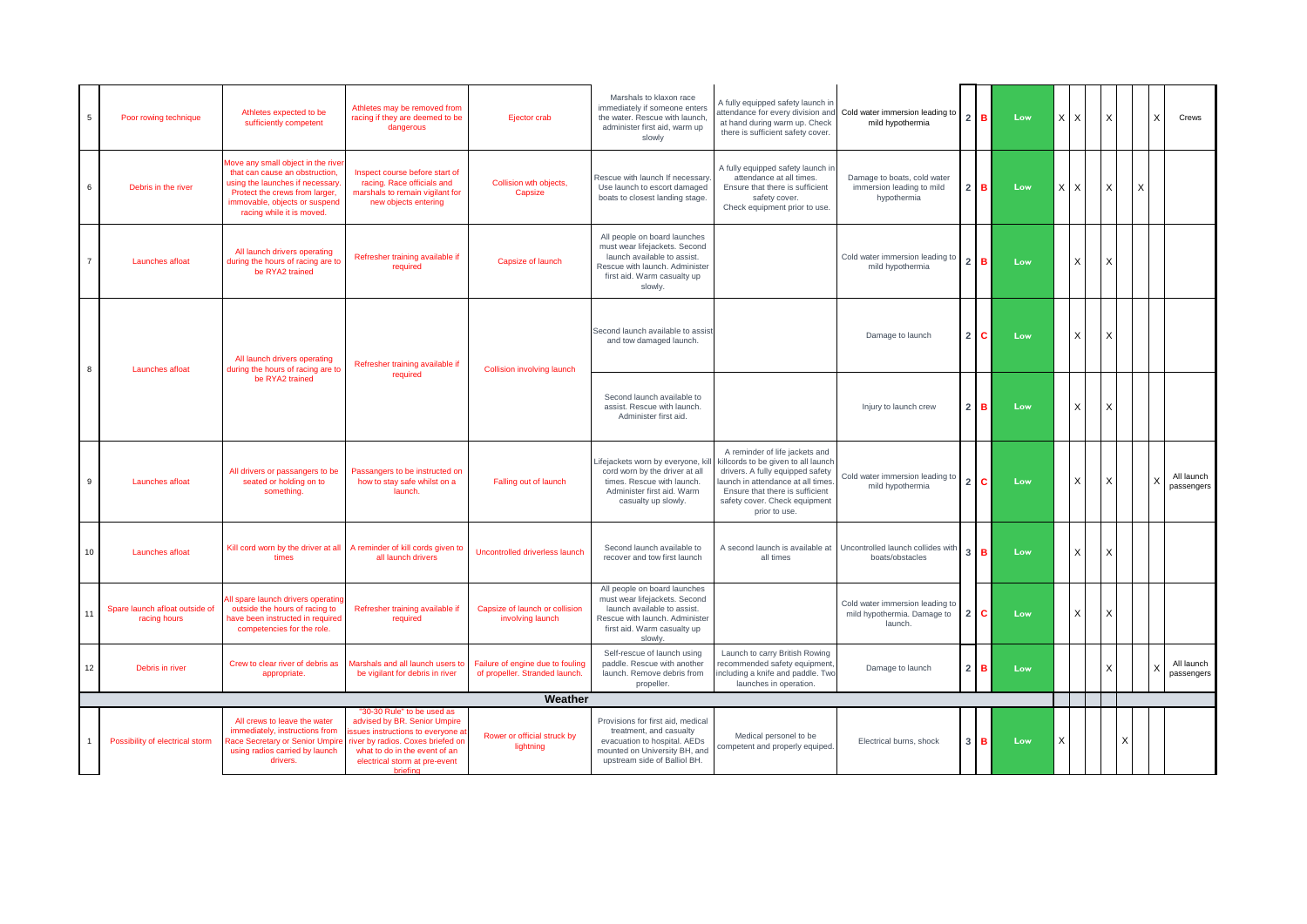| $\overline{2}$ | Bad weather causing un-rowable                                                    | Modified flag system to be<br>followed (see below).<br>Cancellation or restrictions to be<br>implemented if appropriate.                                                                                                                  | Senior Umpire to assess weather<br>and conditions in consultation                                                                                                                                                                                                                                                      | Crews swept into obstacles.                                                     | Boats equipped with bowballs<br>and backstays. A fully equipped<br>safety launch in attendance at a<br>times. Rescue with launch.<br>Administer first aid. Warm<br>casualty up slowly | Ensure that there is sufficient<br>safety cover. Check equipment<br>prior to use.                                                                                                               | Equipment damage<br>Rowers injured<br>Cold water immersion leading to<br>mild hypothermia |                | D | <b>Moderate</b> | x | X        | l X | X | — Х            | Coxswains.<br>crews,<br>coaches    |
|----------------|-----------------------------------------------------------------------------------|-------------------------------------------------------------------------------------------------------------------------------------------------------------------------------------------------------------------------------------------|------------------------------------------------------------------------------------------------------------------------------------------------------------------------------------------------------------------------------------------------------------------------------------------------------------------------|---------------------------------------------------------------------------------|---------------------------------------------------------------------------------------------------------------------------------------------------------------------------------------|-------------------------------------------------------------------------------------------------------------------------------------------------------------------------------------------------|-------------------------------------------------------------------------------------------|----------------|---|-----------------|---|----------|-----|---|----------------|------------------------------------|
|                | and/or dangerous conditions                                                       |                                                                                                                                                                                                                                           | with EA and other advisors to<br>decide if race is safe to occur.                                                                                                                                                                                                                                                      | Boats capsizing or swamping                                                     | Boats have floatation<br>compartments. Rescue with<br>launch. Administer first aid.<br>Warm casualty up slowly                                                                        | A fully equipped safety launch in<br>attendance at all times. Ensure<br>that there is sufficient safety<br>cover. Check equipment prior to<br>use.                                              | Cold water immersion leading to<br>mild hypothermia                                       |                | в | Low             | X |          | x   | X |                |                                    |
| $\mathbf{3}$   | Extreme* heat (* indicates<br>subjective conditions, as decide<br>by the SU team) | Athletes and officials to wear<br>suncream and stay hydrated                                                                                                                                                                              | Pre-event coxing briefing and<br>emails before and during the<br>event to be sent if forecasts<br>suggest likelihood of hot weather                                                                                                                                                                                    | People unprotected from sun                                                     | Administer first aid, keep<br>casualties cool and hydrated                                                                                                                            | Water available at boathouses,<br>all marshals have radios to<br>summon first aid if needed                                                                                                     | Heatstroke, sunburn                                                                       | 2 <sub>1</sub> | в | Low             | X | $\times$ |     |   | X              | Crews.<br>Coxswains                |
|                | Extreme* cold (* indicates<br>ubjective conditions, as decide                     | Athletes to wear sufficient layers<br>during warm up and racing.<br>Delays, cancellation, or<br>restrictions on racing to be<br>implemented if appropriate.                                                                               | Senior Umpire to monitor<br>conditions with the help of event<br>committee and marshals                                                                                                                                                                                                                                | Athletes becoming too cold on<br>the water                                      | Rescue with launch if needed.<br>administer first aid. Warm up<br>casualties slowly.                                                                                                  | A fully equipped safety launch in<br>attendance for every division and<br>at hand during warm up. Check<br>there is sufficient safety cover.<br>Hot water for drinks available at<br>race desk. | Mild hypothermia, injury due to<br>cold muscles before racing                             |                | в | Low             | X | X        |     |   | $X$ $X$ $X$    | Crews.<br>Coxswains                |
|                | by the SU team)                                                                   | Officials to wear sufficient layers<br>during shifts. Delays,<br>cancellation, or restrictions on<br>racing to be implemented if<br>appropriate.                                                                                          | Senior Umpire to monitor<br>conditions with the help of event<br>committee                                                                                                                                                                                                                                             | Officials becoming too cold                                                     | Provide adequate first aid cover.<br>Regularly check marshals etc.<br>are ok                                                                                                          | Welfare team to be set up by<br>Event committee to distribute hot<br>drinks and monitor marshal and<br>umpire wellbeing if necessary                                                            | Mild/moderate hypothermia,<br>slowed response time to<br>incidents due to cold            |                |   | <b>Moderate</b> |   | X        |     |   | $X$ $X$ $X$    | Umpires                            |
| 5              | <b>Low Visibility</b>                                                             | Use adequate lighting on boats I<br>visibility is reduced to less than<br>100m on any part of the racing<br>course then racing is suspended<br>or cancelled.                                                                              | Organisers to monitor conditions<br>Crews to be warned before the<br>race if low visibility is likely to<br>occur                                                                                                                                                                                                      | Crews crashing into obstacles or<br>other boats or other river users            | Rescue with launch. Administer<br>first aid. Warm casualty up slowly                                                                                                                  | A fully equipped safety launch ir<br>attendance at all times. Ensure<br>that there is sufficient safety<br>cover. Check equipment prior to<br>use.                                              | Equipment damage<br>Rowers injured<br>Cold water immersion leading to<br>mild hypothermia |                | в | Low             | X | X        |     | X |                | Coxswains.<br>crews.<br>coaches    |
| 6              | <b>Icy Conditions</b>                                                             | Safety launches used to clear<br>small quantities of ice from the<br>racing course. Racing cancelled<br>if launches cannot sufficiently<br>clear the race course of ice.                                                                  | Race officials and marshals to<br>monitor weather conditions.                                                                                                                                                                                                                                                          | Boats collide with ice                                                          | Rescue with launch If necessary<br>Use launch to escort damaged<br>boats to closest landing stage.                                                                                    | A fully equipped safety launch in<br>attendance at all times.<br>Ensure that there is sufficient<br>safety cover.<br>Check equipment prior to use.                                              | Damage to boats                                                                           |                | в | Low             | X | X        | X   |   | $\times$       |                                    |
| $\overline{7}$ | Significant ice on towpath                                                        | No bank riding. Crews requiring<br>bank riders not allowed to race.                                                                                                                                                                       | Senior Umpire and Race<br>ecretary monitor conditions and<br>make decision                                                                                                                                                                                                                                             | Slipping on ice. Cyclist collides<br>with bystander, cyclist or fixed<br>object | Event-related cyclists (if<br>permitted) should wear helmets.<br>Administer first aid                                                                                                 | Provide adequate first aid cover                                                                                                                                                                | Injury from slipping or collision                                                         | 2 <sup>1</sup> | в | Low             | X |          |     |   | $\times$<br>ΙX | Bankriders                         |
|                |                                                                                   |                                                                                                                                                                                                                                           | Other water users                                                                                                                                                                                                                                                                                                      |                                                                                 |                                                                                                                                                                                       |                                                                                                                                                                                                 |                                                                                           |                |   |                 |   |          |     |   |                |                                    |
|                |                                                                                   | Signs visible to river traffic<br>lisplayed at the entry points onte<br>the course .Senior Umpire to<br>check river is clear using<br>marshals, and ensure other river<br>users on the racing course are<br>etatio hoforo etarting racing | Pre-event contact made with<br>other river users alerting them to<br>he event (see event plan). Install<br>signs displayed at the entry<br>points onto the course. Brief<br>Marshals to make sure crews<br>stick to the sides of the river, as<br>shown by the circulation pattern<br>loguing the centre from Alen not |                                                                                 | Rescue damaged boat with<br>launch if necessary. Administer<br>first aid.                                                                                                             | A fully equipped safety launch ir<br>attendance at all times. Ensure<br>that there is sufficient safety<br>cover.                                                                               | Damage to boats                                                                           |                | в | Low             | X | X        |     | X | $X$ $\lambda$  | Coxswains.<br>other river<br>users |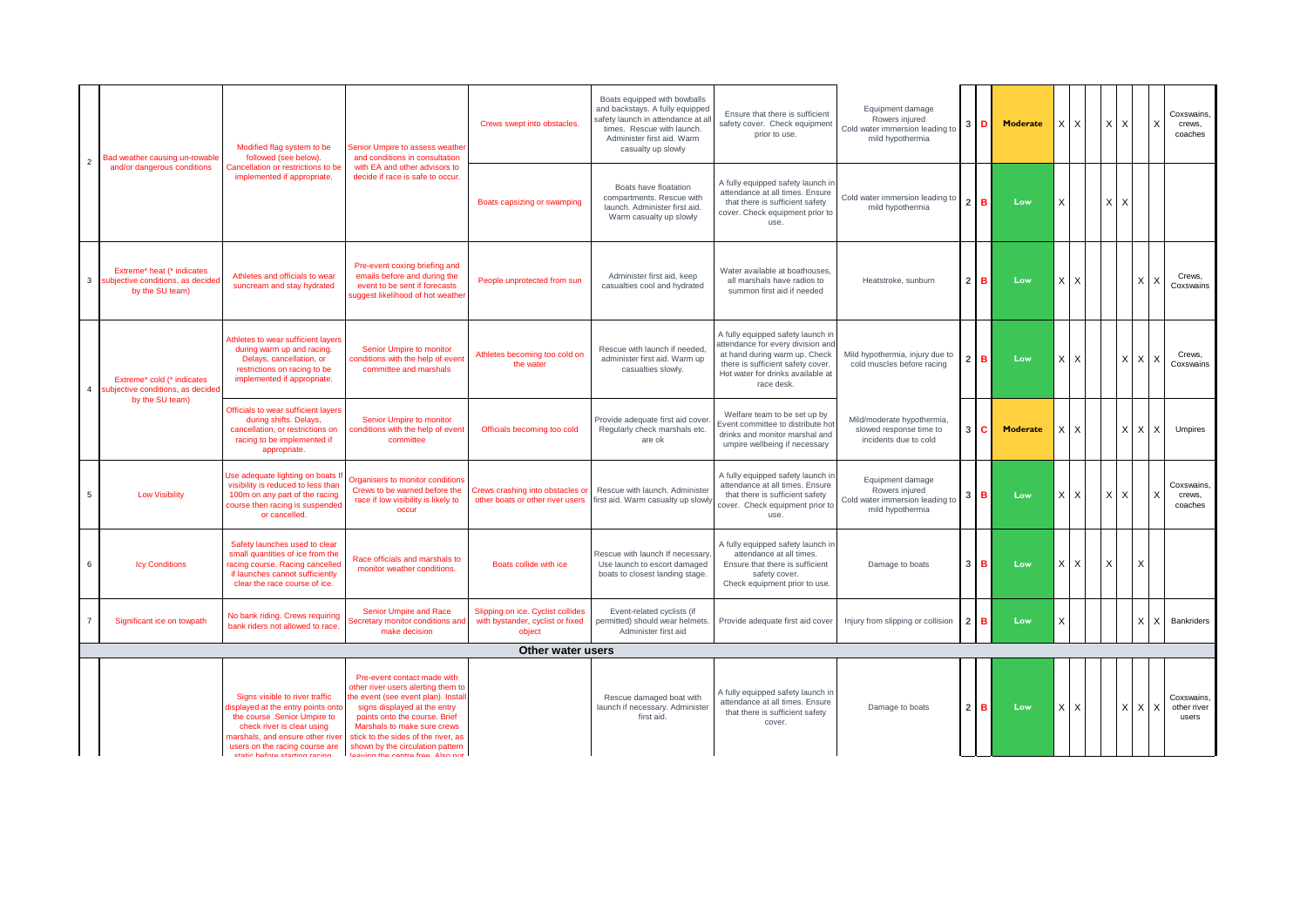|                | <b>Other River traffic</b>                                                                       | static before starting rading.<br>Marshals to make sure crews<br>stick to the sides of the river, as<br>shown by the circulation pattern<br>leaving the centre free.<br>Ensure crews do not spin in front<br>of cruisers. Moor cruisers up at<br>when a race is about to go off.<br>Coxes observe the circulation<br>pattern and do not spin in front of | leaving the centre free. Also not<br>to allow crews to spin in front of<br>cruisers<br>Key marshals equipped with<br>megaphones to hail crews, and<br>all marshals to communicate to<br>other river users entering the<br>course. Crreate holding points to<br>moor cruisers up at when a race<br>is about to go off. Brief coxes to | Collison between a crew and<br>another river user    | Rescue injured athlete with<br>launch if necessary. Administer<br>first aid.   | A fully equipped safety launch in<br>attendance at all times. Ensure<br>that there is sufficient safety<br>cover.                                  | Injury to crews                                                                        |                | $2$ B | Low             | XX      |   | X X X                     | Coxswains.<br>other river<br>users              |
|----------------|--------------------------------------------------------------------------------------------------|----------------------------------------------------------------------------------------------------------------------------------------------------------------------------------------------------------------------------------------------------------------------------------------------------------------------------------------------------------|--------------------------------------------------------------------------------------------------------------------------------------------------------------------------------------------------------------------------------------------------------------------------------------------------------------------------------------|------------------------------------------------------|--------------------------------------------------------------------------------|----------------------------------------------------------------------------------------------------------------------------------------------------|----------------------------------------------------------------------------------------|----------------|-------|-----------------|---------|---|---------------------------|-------------------------------------------------|
|                |                                                                                                  | cruisers. Racing to be stopped by<br>marshals if river traffic seems<br>likely to cause a hazard to racing<br>crews.                                                                                                                                                                                                                                     | observe the circulation pattern<br>and not to spin in front of<br>cruisers. Brief coxes and crews<br>to be aware of small craft such<br>as paddleboarders and/or<br>swimmers.                                                                                                                                                        |                                                      | Rescue with launch, Administer<br>with first aid. Warm casuality up<br>slowly. | A fully equipped safety launch ir<br>attendance at all times. Ensure<br>that there is sufficient safety<br>cover.                                  | Athlete knocked into the water.<br>Cold water immersion leading to<br>mild hypothermia | $\overline{2}$ | в     | Low             | X.<br>X |   | X X X                     | Coxswains.<br>other river<br>users              |
|                |                                                                                                  |                                                                                                                                                                                                                                                                                                                                                          |                                                                                                                                                                                                                                                                                                                                      | Handling boats on land                               |                                                                                |                                                                                                                                                    |                                                                                        |                |       |                 |         |   |                           |                                                 |
|                | Boats being moved on the land                                                                    | Crew and coxwains to remain<br>aware of spectators on land                                                                                                                                                                                                                                                                                               | Clubs aware of responsibilities                                                                                                                                                                                                                                                                                                      | Collision between boats or                           | Administer first aid                                                           | Ensure adequate Medical Cover<br>present. Marshals available at<br>boathouses with radios to contact<br>medical cover.                             | Injury to bystanders                                                                   | 2 <sub>1</sub> | C.    | Low             |         |   |                           | Coxswains,<br>crews                             |
|                |                                                                                                  | whilst moving boats                                                                                                                                                                                                                                                                                                                                      | for any supporters and spectators                                                                                                                                                                                                                                                                                                    | blades and spectator                                 | Administer first aid. Warm<br>casualty up slowly.                              | Ensure adequate Medical Cove<br>present. Marshals available at<br>boathouses with radios to contact<br>medical cover.                              | Person knocked into river. Cold<br>water immersion leading to mild<br>hypothermia      |                | в     | Low             |         |   | $\mathbf{x}$              | Coxswains.<br>crews                             |
| $\overline{2}$ | Boats being moved on the land                                                                    | Crews recommended to lift with a<br>straight back and use good<br>technique. Coxswains to monitor<br>safe technique                                                                                                                                                                                                                                      | Coxwains recommended to<br>observe crew lifting boat and<br>check for safe technique                                                                                                                                                                                                                                                 | Lifting boats with poor technique                    | Administer first aid                                                           | Ensure adequate Medical Cover<br>present. Marshals available at<br>boathouses with radios to contact<br>medical cover.                             | Spinal or other injuries                                                               | 3 <sup>1</sup> | B.    | Low             |         |   |                           | Coxswains.<br>crews                             |
|                | Faulty, incorrectly set and poorly maintained equipment                                          |                                                                                                                                                                                                                                                                                                                                                          |                                                                                                                                                                                                                                                                                                                                      |                                                      |                                                                                |                                                                                                                                                    |                                                                                        |                |       |                 |         |   |                           |                                                 |
|                | Heel restraints broken or too<br>loose                                                           | Boat checks to be conducted by<br>marshals and crews                                                                                                                                                                                                                                                                                                     | <b>Ensure that Marshals checking</b><br>equipment have instructions and<br>a checklist                                                                                                                                                                                                                                               | Rower trapped in capsized boat                       | Rescue with launch                                                             | A fully equipped safety launch ir<br>attendance at all times. Ensure<br>that there is sufficient safety<br>cover. Check equipment prior to<br>use  | Becoming trapped in boat                                                               | 3 <sup>1</sup> | B     | Low             |         | X | X<br>$\mathsf{I} \times$  | Crews.<br>coxswains.<br>coaches                 |
| $\overline{2}$ | Cox wearing broken or poorly<br>fitted lifejacket                                                | Clubs to maintain lifejackets.<br>Coxes to fit lifejackets correctly<br>Marshals to check that coxes an<br>wearing lifejacket over outer<br>layer.                                                                                                                                                                                                       | Instructions to marshals and<br>competitors. Coxes briefed on<br>importance of lifejackets in pre-<br>event briefing.                                                                                                                                                                                                                | Lifejacket does not inflate when<br>required         | Rescue with launch following<br>each division. Administer first<br>aid.        | A fully equipped safety launch in<br>attendance at all times. Ensure<br>that there is sufficient safety<br>cover. Check equipment prior to<br>use. | Water aspiration, drowning                                                             |                | в     | <b>Moderate</b> |         | X | X<br>l x                  | Club safety<br>officers.<br>coxswains.<br>crews |
| 3              | Cox wearing incorrect lifejacket                                                                 | Coxes in bow loaded boats are<br>not permitted to wear lifejackets<br>that inflate automatically.                                                                                                                                                                                                                                                        | Instructions to competitors.<br>Coxes briefed on importance of<br>lifejackets in pre-event briefing.                                                                                                                                                                                                                                 | Cox trapped in capsized boat                         | Rescue with launch                                                             | A fully equipped safety launch in<br>attendance at all times. Ensure<br>that there is sufficient safety<br>cover. Check equipment prior to<br>use. | Becoming trapped in boat                                                               | 3              |       | Low             |         | X | $\boldsymbol{\mathsf{x}}$ | Coxswains<br>crews                              |
| 4              | Other poorly maintained parts of<br>rowing boat (e.g. steering cables<br>rudder, gates, riggers) | Boat checks for these issues to<br>be conducted by crews, with<br>marshals pointing them out if<br>noticed during marshal boat<br>checks (for heel restraints,<br>backstays, floatation<br>compartments and bowball).                                                                                                                                    | Coxes and crews reminded in pre<br>evenr briefings to check<br>equipment before boating.                                                                                                                                                                                                                                             | Equipment failure. Possible<br>collision or capsize. | Rescue with launch<br>Administer first aid<br>Warm casualty up slowly          | A fully equipped safety launch in<br>attendance at all times. Ensure<br>that there is sufficient safety<br>cover. Check equipment prior to<br>use. | Damaged equipment<br>Mild hypothermia                                                  | 2 <sup>1</sup> | C.    | Low             |         | X | $\mathbf{x}$              | Coxswains.<br>crews                             |
| 5              | Poorly maintained launch                                                                         | Launch to be serviced regularly.                                                                                                                                                                                                                                                                                                                         | All launch users to be vigilant of<br>any abnormal launch behaviour.<br>and report it.                                                                                                                                                                                                                                               | Mechanical failure. Stranded<br>launch.              | Self-rescue of launch using<br>paddle. Rescue with another<br>launch.          | Launch to carry British Rowing<br>recommended safety equipment,<br>including a knife and paddle. Two<br>launches in operation.                     | Damage to launch                                                                       | 2 <sub>1</sub> | в     | Low             |         | X | $\times$                  | All launch<br>passengers                        |
|                | Pre-existing health conditions and low levels of fitness                                         |                                                                                                                                                                                                                                                                                                                                                          |                                                                                                                                                                                                                                                                                                                                      |                                                      |                                                                                |                                                                                                                                                    |                                                                                        |                |       |                 |         |   |                           |                                                 |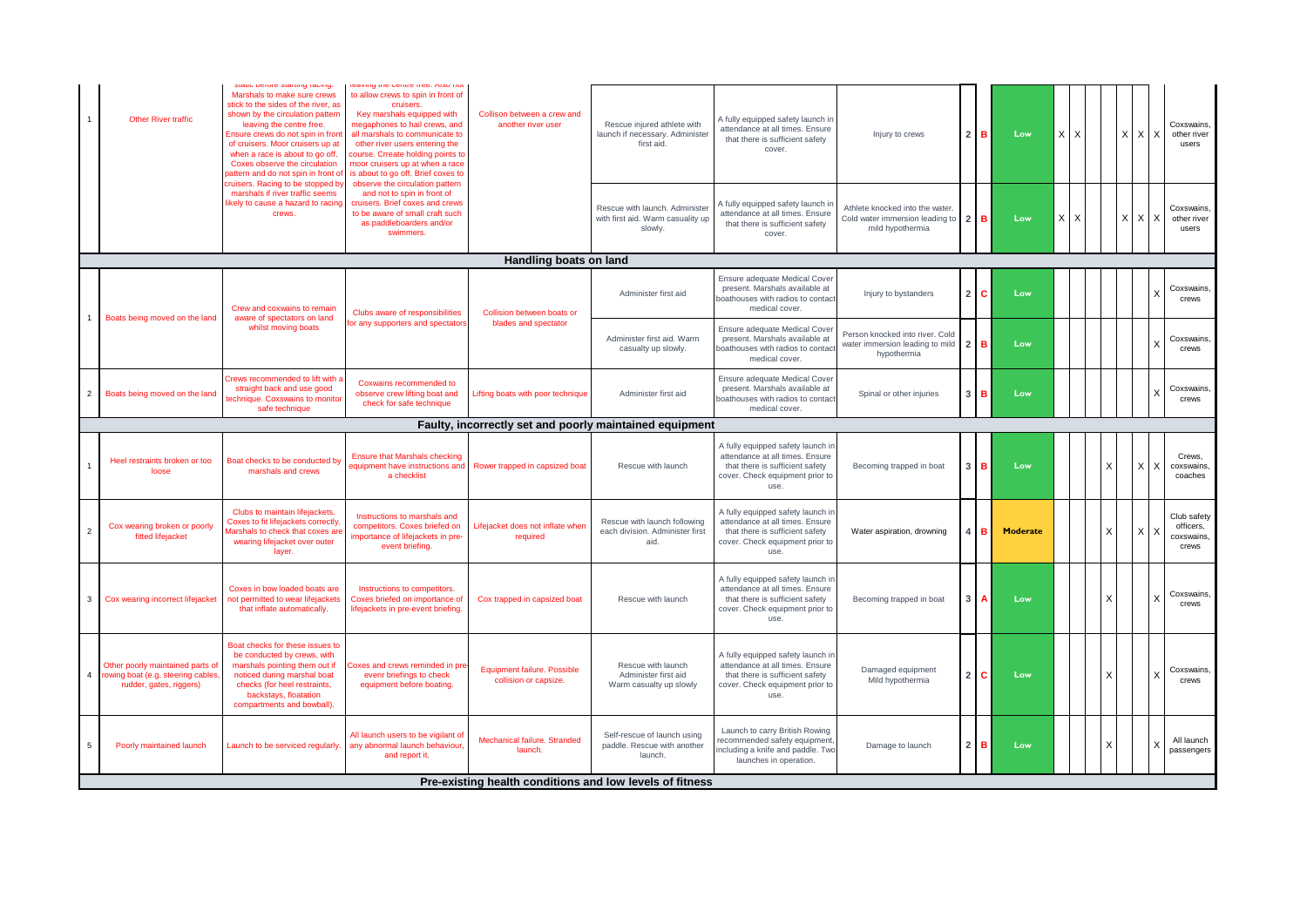|                | Strenuous exercise                            | Rowers should warm up on land<br>and warm down and stretch.<br>Coaches and captains to take<br>into account medical history<br>when selecting crews.<br>Rowers should not compete if<br>they feel unwell or are injured                                                                                                                                      |                                                                                                                                                                                                 | Over-exertion                                                                                                                                   | Marshal contacts Race Desk.<br>who summons launch to assist<br>and alerts First Aid by radio.<br>Administer first aid                                           | Ensure that Marshals are<br>properly briefed and equipped<br>and that there is medical cover                                          | Hyperventilation, pulled muscles,<br>cramp, back injury                                                                                                      |                | 1 D              | Low      |     |  |       | Coxswains.<br>crews,<br>coaches,<br>captains  |
|----------------|-----------------------------------------------|--------------------------------------------------------------------------------------------------------------------------------------------------------------------------------------------------------------------------------------------------------------------------------------------------------------------------------------------------------------|-------------------------------------------------------------------------------------------------------------------------------------------------------------------------------------------------|-------------------------------------------------------------------------------------------------------------------------------------------------|-----------------------------------------------------------------------------------------------------------------------------------------------------------------|---------------------------------------------------------------------------------------------------------------------------------------|--------------------------------------------------------------------------------------------------------------------------------------------------------------|----------------|------------------|----------|-----|--|-------|-----------------------------------------------|
| $\overline{2}$ | Pre-existing health conditions                | Crew members are responsible<br>for carrying their own medication<br>if required (e.g. inhaler)                                                                                                                                                                                                                                                              | <b>Brief competitors</b>                                                                                                                                                                        | Collapse of athlete on landing<br>stages (e.g., asthma attack or<br>serious fall)                                                               | Marshal contacts Race Desk,<br>who summons launch to assist<br>and alerts First Aid by radio.<br>Administer first aid                                           | Ensure that Marshals are<br>properly briefed and equipped<br>and that there is medical cover                                          | Serious health implications for<br>competitor                                                                                                                | $\mathbf{3}$   | <b>B</b>         | Low      | X   |  | Χ     | Coxswains.<br>crews.<br>coaches,<br>captains  |
| 3              | Pre-existing health conditions                | Crew members are responsible<br>for carrying their own medication<br>if required (e.g. inhaler). Athletes<br>with pre-existing conditions are<br>(along with their club) expected<br>to be managing these in line with<br>medical and BR guidance and<br>taking appropriate precautions                                                                      |                                                                                                                                                                                                 | Collapse of athlete during a race<br>(e.g., asthma attack)                                                                                      | Marshal contacts Race Desk,<br>who summons launch to assist<br>and alerts First Aid by radio.<br>Marshals to klaxon a race if<br>immediate first aid is needed. | Ensure that Marshals are<br>properly briefed and equipped<br>and that there is medical cover.                                         | Serious health implications for<br>competitor                                                                                                                |                | c.               | Moderate |     |  | X     | Coxswains.<br>crews.<br>coaches,<br>captains, |
|                |                                               |                                                                                                                                                                                                                                                                                                                                                              |                                                                                                                                                                                                 | <b>Towpath Use</b>                                                                                                                              |                                                                                                                                                                 |                                                                                                                                       |                                                                                                                                                              |                |                  |          |     |  |       |                                               |
|                | Bankriders cycling fast to<br>accompany crews | Only one bankrider allowed with<br>each crew unless a second is<br>allowed by Race Committee to<br>train a novice cox. Racedesk to<br>keep a list of crews allowed two<br>bankriders to ensure total<br>number of bankriders stays low<br>Bankriders must have attended<br>bankrider briefing in past 18                                                     | Bankrider briefing must be re-<br>attended each 18 months. Event<br>Committee to make intermittent<br>checks on the number of bikes                                                             | <b>Collision involving accompanying</b><br>cyclists                                                                                             | Marshal contacts Race Desk.<br>who summons launch to assist<br>and alerts First Aid by radio.<br>Administer first aid                                           | Ensure that Marshals are<br>properly briefed and equipped<br>and that there is medical cover                                          | Injury to cyclists and pedestrians                                                                                                                           |                | $1$ D            | Low      | X   |  | X I X | Bankriders                                    |
|                |                                               | months. Bankriders to keep a<br>good look out. Bike marshal<br>varns towpath users of imminent<br>race. Bankriders to make sure<br>bikes have working brakes.                                                                                                                                                                                                | accompanying crews.                                                                                                                                                                             |                                                                                                                                                 | Rescue with launch if necessary<br>administer first aid, warm<br>casualties up slowly                                                                           | Fully equiped safety launch<br>available during warm up and<br>racing                                                                 | Someone falls in river, cold wate<br>immersion leading to mild<br>hypothermia                                                                                | 2 <sub>1</sub> | в                | Low      | X   |  | Χ     | Bankriders                                    |
| $\overline{2}$ | Bike marshal cycling fast along<br>towpath    | Marshal briefed both in advance<br>and on the day; marshal to keep<br>a good look out and to make sure                                                                                                                                                                                                                                                       | Marshal told to cycle slowly,<br>avoid pedestrians, and get off<br>bike to talk to large groups of                                                                                              | Collision involving bike marshal                                                                                                                | Bike marshal to wear a helmet.<br>Marshal contacts Race Desk.<br>who summons launch to assist<br>and alerts First Aid by radio.<br>Administer first aid         | Ensure that Marshals are<br>properly briefed and equipped<br>and that there is medical cover                                          | Injury to cyclists and pedestrians                                                                                                                           |                | $1$ ID           | Low      | X   |  |       |                                               |
|                |                                               | bike has working brakes                                                                                                                                                                                                                                                                                                                                      | pedestrians                                                                                                                                                                                     |                                                                                                                                                 | Rescue with launch if necessary<br>administer first aid, warm<br>casualties up slowly                                                                           | Fully equiped safety launch<br>available during warm up and<br>racing                                                                 | Someone falls in river, cold wate<br>immersion leading to mild<br>hypothermia                                                                                | 2 <sub>1</sub> | в                | Low      | X   |  |       |                                               |
|                |                                               |                                                                                                                                                                                                                                                                                                                                                              |                                                                                                                                                                                                 | COVID-19                                                                                                                                        |                                                                                                                                                                 |                                                                                                                                       |                                                                                                                                                              |                |                  |          |     |  |       |                                               |
|                | Holding an event during COVID-<br>19 pandemic | All participants will be requested<br>not to attend the event if they are<br>displaying any symptoms of<br>COVID-19, or if they are self-<br>isolating or in quarantine, as<br>outlined in government quidance<br>Record of competitors kept via<br>OURCs database for more than<br>21 days; contact details also<br>supplied via database (GDPR-<br>secure) | Brief college clubs through pre-<br>event information as soon as<br>entries open, encourage entrants<br>to partake in the regular symptor<br>free testing programs offered by<br>the University | COVID-19 transmission during<br>event through direct, airborne<br>or indirect transmission.<br>COVID-19 infection or symptom<br>appearing later | Use of Oxford University's in-<br>house testing service, together<br>with Test and Trace information-<br>sharing                                                | All students are required to keep<br>colleges informed of COVID<br>cases and symptoms and to<br>cooperate with testing and<br>tracing | Potential serious health<br>mplications for a difficult COVID<br>case; wider spread of the virus<br>within the University, households<br>and local community |                | $2 \, \text{C}$  | Low      | X X |  |       | Members of<br>X competing<br>clubs            |
|                |                                               | Entries will be carried out online<br>no at-event registration is<br>necessary for local events, no<br>oow numbers or cox numbers an<br>used; distancig maintained for<br>any visitors queueing at race<br>desk                                                                                                                                              | Spare PPE available at race<br>desk, for people who want it                                                                                                                                     | Direct transmission of COVID-<br>19 amongst competitors and/or<br>race desk. COVID-19 infection o<br>symptoms appearing later                   | Use of Oxford University's in-<br>house testing service, together<br>with Test and Trace information-<br>sharing                                                | All students are required to keep<br>colleges informed of COVID<br>cases and symptoms and to<br>cooperate with testing and<br>tracing | Potential serious health<br>mplications for a difficult COVID<br>case; wider spread of the virus<br>within the University, households<br>and local community |                | $2 \, \text{IC}$ | Low      | X X |  |       | Members of<br>X competing<br>clubs            |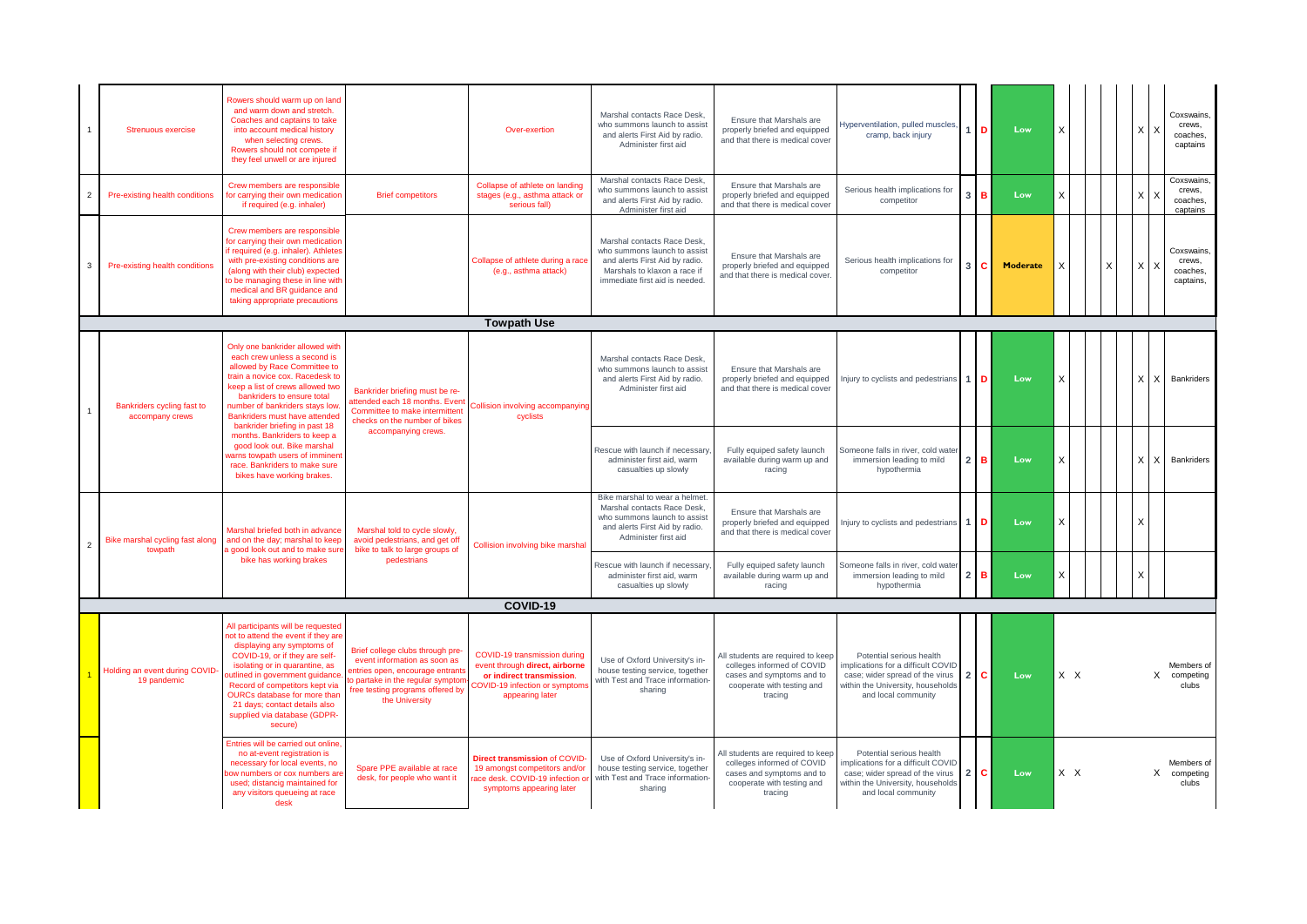|   | <b>COVID transmission through</b><br>race desk activities                                                         | Race desk to be set up in a well-<br>ventilated space. Face coverings Boat bay doors kept open during<br>available at race desk to be worn<br>inside buildings if desired. | racing                                                             | Airborne transmission of<br>COVID-19 amongst competitor<br>and/or race desk. COVID-19<br>infection or symptoms appearing<br>later                     | Use of Oxford University's in-<br>house testing service, together<br>with Test and Trace information-<br>sharing | All students are required to keep<br>colleges informed of COVID<br>cases and symptoms and to<br>cooperate with testing and<br>tracing | Potential serious health<br>mplications for a difficult COVID<br>case; wider spread of the virus<br>within the University, households<br>and local community                        | $2$ IB   | Low             | $x \times$ |         |                                                   |
|---|-------------------------------------------------------------------------------------------------------------------|----------------------------------------------------------------------------------------------------------------------------------------------------------------------------|--------------------------------------------------------------------|-------------------------------------------------------------------------------------------------------------------------------------------------------|------------------------------------------------------------------------------------------------------------------|---------------------------------------------------------------------------------------------------------------------------------------|-------------------------------------------------------------------------------------------------------------------------------------------------------------------------------------|----------|-----------------|------------|---------|---------------------------------------------------|
|   |                                                                                                                   | Spare hand sanitiser, wipes and<br>cleaning materials available at<br>race desk if needed                                                                                  |                                                                    | ndirect transmission of COVID<br>19 through equipment<br>sharing/high-touch surfaces at<br>race desk COVID-19 infection o<br>symptoms appearing later | Use of Oxford University's in-<br>house testing service, together<br>with Test and Trace information-<br>sharing | All students are required to keep<br>colleges informed of COVID<br>cases and symptoms and to<br>cooperate with testing and<br>tracing | Potential serious health<br>mplications for a difficult COVID<br>case; wider spread of the virus<br>within the University, households<br>and local community                        | 2 I A    | Low             | $X$ $X$    | X X X X | Members of<br>competing<br>clubs                  |
|   | <b>COVID transmission through</b><br><b>First Aid provision</b>                                                   | <b>First Aid providers (Epione</b><br>Medical) are experienced and will<br>take all necessary precautions:<br>anyone assisting them will follow<br>their advice            | <b>Discuss with Epione Medical</b><br>beforehand                   | <b>Direct transmission of COVID</b><br>19 through First Aid provision<br>COVID-19 infection or sympton<br>appearing later                             | Use of Oxford University's in-<br>house testing service, together<br>with Test and Trace information-<br>sharing | All students are required to keep<br>colleges informed of COVID<br>cases and symptoms and to<br>cooperate with testing and<br>tracing | Potential serious health<br>implications for a difficult COVID<br>case: wider spread of the virus<br>within the University, households<br>and local community                       | $2\,$ IC | Low             | $X$ $X$    | x x x x | Members of<br>competing<br>clubs, First<br>Aiders |
|   | <b>COVID transmission during</b><br>marshal briefing                                                              | Marshal briefing to be conducted<br>outdoors, if at all possible. Face<br>coverings to be worn if briefing<br>takes place indoors.                                         |                                                                    | Direct transmission of COVID<br>19 during marshal briefing.<br>COVID-19 infection or sympton<br>appearing later                                       | Use of Oxford University's in-<br>house testing service, together<br>with Test and Trace information-<br>sharing | All students are required to keep<br>colleges informed of COVID<br>cases and symptoms and to<br>cooperate with testing and<br>tracing | Potential serious health<br>implications for a difficult COVID<br>case; wider spread of the virus<br>within the University, households<br>and local community                       | $2$ IB   | Low             | $X$ $X$    | X X X X | Members of<br>competing<br>clubs                  |
| 5 | <b>COVID transmission associated</b><br>with shared equipment - i.e.<br>between marshals, timing team:            | Hand sanitiser available at race<br>desk to be taken as desired by<br>anyone using shared equipment                                                                        |                                                                    | <b>Indirect transmission of COVID-</b><br>19 through equipment sharing.<br>COVID-19 infection or symptom<br>appearing later                           | Use of Oxford University's in-<br>house testing service, together<br>with Test and Trace information-<br>sharing | All students are required to keep<br>colleges informed of COVID<br>cases and symptoms and to<br>cooperate with testing and<br>tracing | Potential serious health<br>implications for a difficult COVID<br>case; wider spread of the virus<br>within the University, households<br>and local community                       | $21$ A   | Low             | $X$ $X$    | X X X X | Members of<br>competing<br>clubs                  |
|   | High-Risk Individual helping on<br>event committee or participating risk to severe COVID-19 infection<br>in event | Encourage individuals more at-<br>to take outdoor roles                                                                                                                    | Brief race committee and<br>competing clubs beforehand by<br>email | COVID-19 infection of High Ris<br>Individual leading to severe<br>illness or hospitilisation                                                          | Use of Oxford University's in-<br>house testing service, together<br>with Test and Trace information-<br>sharing | All students are required to keep<br>colleges informed of COVID<br>cases and symptoms and to<br>cooperate with testing and<br>tracing | High Risk Individual contracts a<br>serious case of COVID-19.<br>possible hospitalization; wider<br>spread of the virus within the<br>University, households and local<br>community | l B      | <b>Moderate</b> | $X$ $X$    | X X X X | Members of<br>competing<br>clubs                  |

*Glossary - COVID*

direct contact transmission exponent of another containment of another individual to another individual without the involvement of another contaminated person or object (fomite). E.g. breathing, coughing, shouting, singing, physical contact **airborne transmission The spread of infection from one person to another by airborne particles (aerosols) containing infectious agents.<br>
Indirect transmission occurs when microorganisms are transmitted from an infectiou** Indirect transmission occurs when microorganisms are transmitted from an infectious individual to another individual through a contaminated object or person (fomite) or person. E.g. on surfaces, clothing, door handles etc. **High Risk Individual** An individual at high risk of severe illness from Coronavirus

In the event of the Environment Agency (EA) displaying Amber or Red Boards at the local locks which indicates a Strong Stream, OURCs have developed a range of

| Controls in place to reduce risks                                                                                                                                                                                                                                                                                                                                                                                                                                                                                                   | Persons responsible for ensuring controls in place |
|-------------------------------------------------------------------------------------------------------------------------------------------------------------------------------------------------------------------------------------------------------------------------------------------------------------------------------------------------------------------------------------------------------------------------------------------------------------------------------------------------------------------------------------|----------------------------------------------------|
| Blue Flag (2-3 bucks)<br>Good conditions (high water, but low stream and wind): Full Programme<br>Poor conditions (high stream or winds): Senior Umpire to consider whether coxing restrictions, coxless-boat restrictions or<br>small-boat racing restrictions are required, with the aid of the Captain of Coxes for coxed crews. The course may be shortened<br>on the SU's advice. Crews may be permitted to withdraw with no financial penalty at the discretion of the Race Secretary.                                        |                                                    |
| Amber flag (4 bucks)<br>No Novice status coxes. SU to consult with the OURCs Captain of Coxes regarding any further coxing restrictions. SU may<br>restrict small-boat or coxless boat racing depending on the precise conditions. The course will be shortened on the SU's<br>advice and consideration given to not permitting any above-Gut crew to go through the Gut. Crews may be permitted to<br>withdraw with no financial penalty at the discretion of the Race Secretary. The race may be completely cancelled at the SU's | Race Committee, Race Secretary, Senior Umpire      |